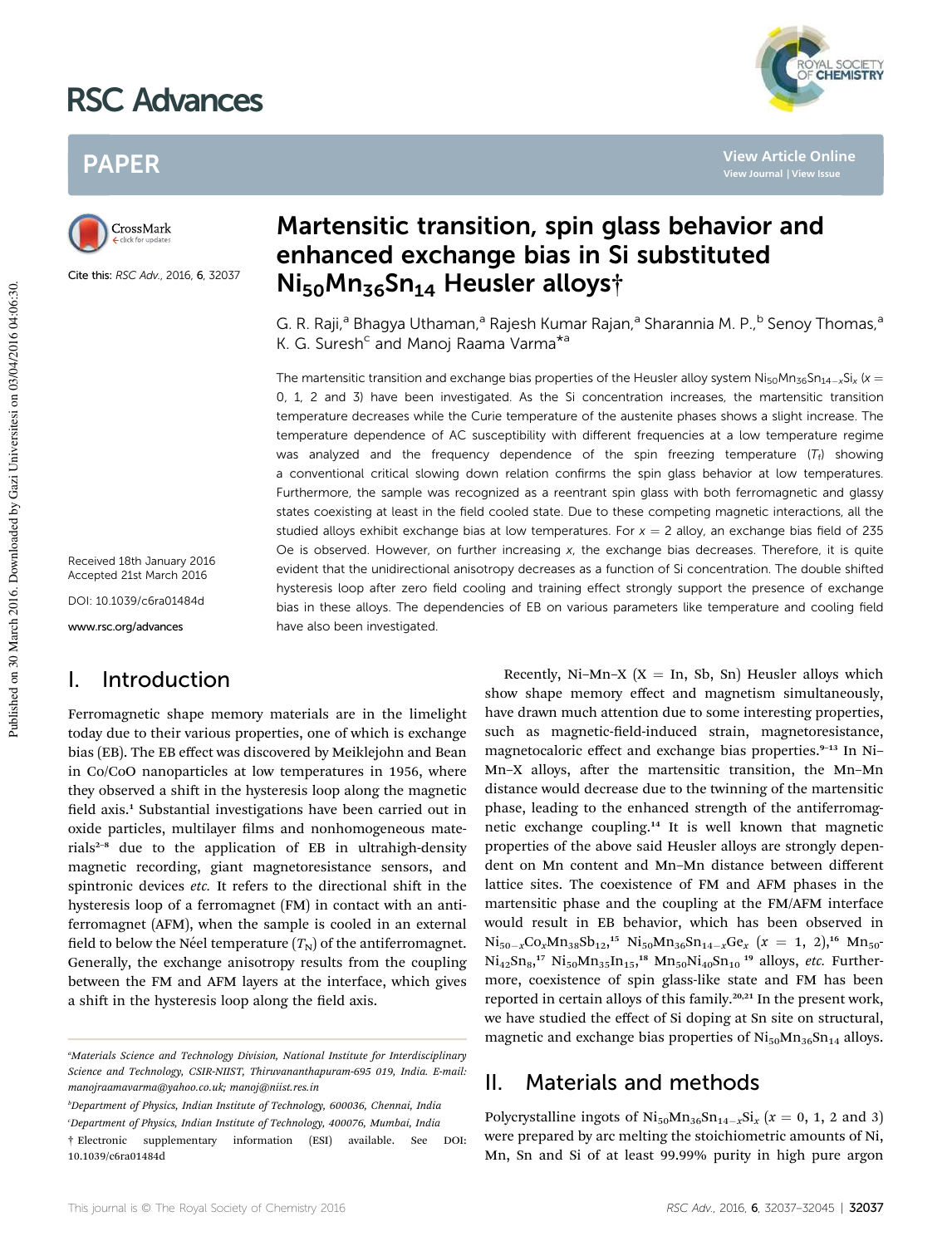atmosphere. After that, the samples were sealed in evacuated quartz tubes and annealed at 950  $\degree$ C for 48 h. The samples annealed were subsequently quenched in ice water mixture. Annealed samples were ground well and subjected to powder Xray diffraction (XRD) analysis using high resolution Rigaku SmartLab XRD diffractometer with step size 0.02° in Bragg-Brentano geometry with Cu-K $\alpha$  radiation in the 2 $\theta$  range of 20 $\degree$ to 80 . The phase purity and crystal structure of all the compositions were confirmed from Rietveld refinement of the XRD data using the EXPGUI software and the cubic  $L2<sub>1</sub>$  structures of the samples were established. The elemental compositions were determined by using a scanning electron microscope (SEM) equipped (Carl Zeiss Evo 18) with an energy dispersive X-ray spectrometer (Oxford EDAX X-Max<sup>N</sup>) and are summarized in Table 1. The HRTEM images were taken using transmission electron microscopy (TEM, FEI Tecnai G230S Twin 300 kV). Magnetization measurements were performed by using a Physical Property Measurement System [Quantum Design, Dynacool].

### III. Results and discussion

#### A. Structural analysis

The Rietveld refined room temperature powder XRD patterns for the  $\text{Ni}_{50}\text{Mn}_{36}\text{Sn}_{14-x}\text{Si}_x$   $(x = 0, 1, 2 \text{ and } 3)$  alloys are depicted in Fig. 1. The samples are in the cubic austenite phase and have a Heusler  $L2_1$  structure with the space group  $\overrightarrow{Fm3m}$ .<sup>14,16</sup> In the room temperature austenite phase of the  $X_2$ YZ full Heusler alloy, 'X' occupies the  $(1/4, 1/4, 1/4)$  site, Y at  $(0, 0, 0)$  site and Z at (1/2, 1/2, 1/2) site. In the present system, Ni occupies the X site, Mn occupies the Y site and the extra Mn (36–25) along with Sn and doped Si occupies the Z site. In addition to the ordered  $L2<sub>1</sub>$ structure, generally several types of disordered structures have been observed in Heusler alloys. In the case of  $L2<sub>1</sub>$  structure, when the Y and Z atoms replace their sites and eventually occupy their sites absolutely at random, the compound transforms into commonly observed disordered B2 structure (Y and Z sites become equivalent). At high temperatures X, Y and Z atoms distributes randomly, *i.e.* complete disorder in the  $X_2$ YZ Heusler compounds, results in the A2 structure-type with reduced symmetry. As a result, the X, Y and Z sites become equivalent leading to a BCC lattice. A disorder–order transition  $A2 \rightarrow B2 \rightarrow L2_1$  has been reported in most of the Heusler alloy systems. Most of these alloys are predominantly in a cubic  $L2<sub>1</sub>$ structure near room temperature, which is called austenite phase. By decreasing the temperature it transfers from high

Table 1 Compositions of  $Ni_{50}Mn_{36}Sn_{14-x}Si_{x}$  ( $x = 0, 1, 2$  and 3) determined by EDAX analysis. The estimated error in determining the concentration of each element is  $\pm 0.1$  at%

| Ni at% | Mn at% | $Sn$ at% | Si at% |
|--------|--------|----------|--------|
| 49.63  | 35.91  | 14.46    |        |
| 49.56  | 35.88  | 13.29    | 1.27   |
| 49.71  | 36.01  | 12.21    | 2.07   |
| 49.69  | 35.74  | 11.43    | 3.14   |
|        |        |          |        |

symmetry austenite to a very complicated low symmetry martensite phase, may be orthorhombic or tetragonal.<sup>15,21</sup>

From the XRD patterns, it is clear that  $(220)$  peak shifts slightly towards higher angles with increase in Si content, which indicates a decrease in lattice volume due to the smaller size of Si as compared to that of Sn. The lattice parameters are found to be  $a = 5.99$  Å, 5.97 Å, 5.96 Å and 5.94 Å for  $x = 0, 1, 2$  and 3 respectively obtained from the refined data are depicted in Table 2. Variations of fit parameters  $R_{wp}$  and  $R_p$  with silicon composition are also shown in Table 2. For  $x = 3$  composition,  $R_{\rm WD}$  is large when compared with other compositions. This may be due to the poor fitting of the experimental data with the reference data (ordered  $L2_1$ ). But a systematic trend in the variation of  $R_{wp}$  is not observed.

Fig. 2 shows the HRTEM images acquired from sample  $\text{Ni}_{50}\text{Mn}_{36}\text{Sn}_{11}\text{Si}_3$ . In high resolution, the planes (110), (200) and (220) are clearly seen for the composition  $Ni_{50}Mn_{36}Sn_{11}Si_3$ . Interplanar spacing (*d*) of these planes measured from the TEM images match with the calculated values of corresponding planes for the Heusler alloys with  $L2<sub>1</sub>$  phase. Typical SAED pattern recorded shows a spotty nature. The *d* values corresponding to these spots are indexed as shown in Fig. 2(b).

#### B. Magnetic characterization

Fig. 3(a) shows the temperature dependence of magnetization of  $\text{Ni}_{50}\text{Mn}_{36}\text{Sn}_{14-x}\text{Si}_x$  ( $x = 1, 2$  and 3) in an external magnetic field of 500 Oe. Data have been taken in zero-field-cooled (ZFC) and field-cooled cooling (FC) conditions. With decreasing temperature, the paramagnetic–ferromagnetic transition occurs at the Curie temperature of the austenite,  $T_{\rm C}^{\rm A}$ . With further cooling, the alloys undergo a transition from the ferromagnetic austenite to the martensite phase. The observed thermal hysteresis is attributed to the first-order structural transition. Below this transition, a splitting between the ZFC and FC data is seen at low temperatures, which reveals a low temperature magnetic structure consisting of competing magnetic interactions.

It is observed that an increase in the Si concentration results in a decrease in the martensitic transition temperature  $(T_M)$  [see Table 2] which is contrary to the previous reports.<sup>22,23</sup> Generally, the variation of  $T_M$  is correlated with the valence electron concentration e/a (electrons per atom), inter atomic distance, strain *etc.*<sup>24</sup> It was reported that in many alloys with increasing e/ a value, the martensitic transition temperature also increases.<sup>25</sup> In the present case, the substitution of Si for Sn does not vary the valence electron number but reduces the cell volume. In Ni–Mn– In alloys, it was recently reported that the application of hydrostatic pressure results in an increase of martensitic transition temperature because of the reduction in cell volume.<sup>26</sup> But in our system, the decrease in cell volume with Si substitution produces the opposite effect. The effect of Si substitution for Sn on the martensitic transition temperatures can be explained by using the degree of crystallographic order. In CuZnAl alloy, it was reported that the addition of a fourth element results in the increase of martensitic transition temperature with increasing order of the parent phase.<sup>27</sup> The parent  $Ni_{50}Mn_{36}Sn_{14}$  is an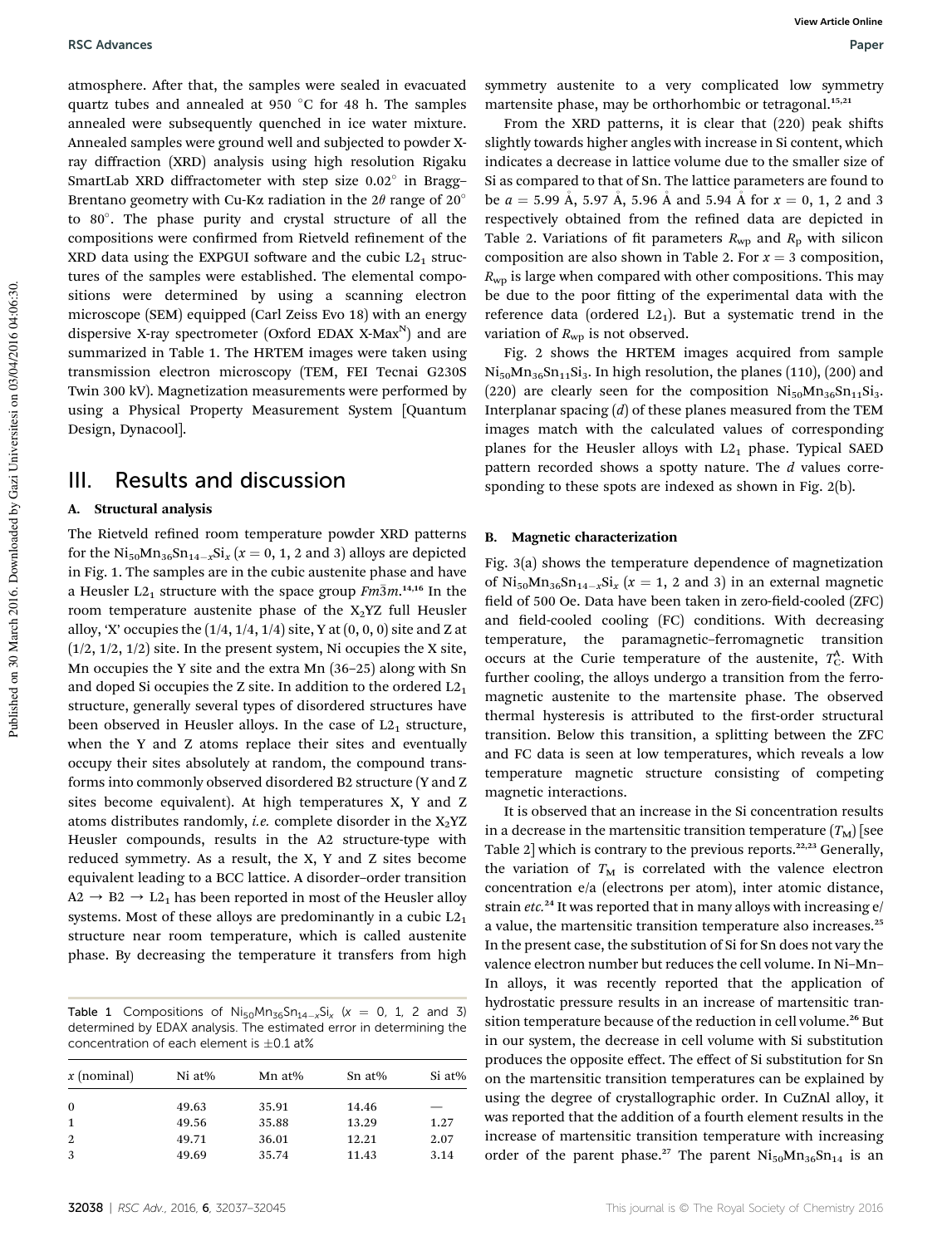

Fig. 1 (a) XRD patterns of Ni<sub>50</sub>Mn<sub>36</sub>Sn<sub>14-x</sub>Si<sub>x</sub> (x = 0, 1, 2 and 3) at room temperature (b) a crystallographic unit cell description of Ni<sub>50</sub>Mn<sub>36</sub>Sn<sub>14</sub> Heusler alloy.

Table 2 Space group, lattice parameter, atomic volume,  $R_{wp}$  (%) and  $R_{\rm p}$  (%) of Ni<sub>50</sub>Mn<sub>36</sub>Sn<sub>14-x</sub>Si<sub>x</sub> (x = 0, 1, 2 and 3) Heusler alloys

| Composition Space Lattice<br>(x) | group parameter $a(\mathring{A})$ volume $(\mathring{A}^3)$ $R_{wp}$ (%) $R_p$ (%) | Atomic     |      |      |
|----------------------------------|------------------------------------------------------------------------------------|------------|------|------|
| $\bf{0}$                         | $Fm\bar{3}m$ 5.9931 (4)                                                            | 215.253(4) | 2.49 | 1.56 |
| $\mathbf{1}$                     | $Fm\bar{3}m$ 5.9750 (3)                                                            | 213.311(3) | 2.34 | 1.43 |
| 2                                | $Fm\bar{3}m$ 5.9607 (2)                                                            | 211.783(2) | 1.73 | 1.04 |
| 3                                | $Fm\bar{3}m$ 5.9455 (6)                                                            | 210.167(6) | 3.77 | 2.65 |
|                                  |                                                                                    |            |      |      |

ordered Heusler-type intermetallic compound with  $L2<sub>1</sub>$  structure and with the increase in Si concentration, the degree of order decreases. From the original XRD plots, it was estimated that intensities of (111) superlattice peaks decrease (from 19 to 16% relative to (220) peak), which confirms that the degree of order decreases as Si concentration increases from  $x = 0$  to 3. Hence the martensitic transition temperature decreases with increase in  $x$  (0, 1, 2 and 3).<sup>28</sup>

According to the accepted crystallographic theories, the shear energy is closely related to the mechanical strength of the parent phase.29,30 With an increase in the strength of the parent phase, the shear energy increases. This warrants more driving

force for the initiation of martensitic transition, which results in a decrease of the  $T_M$ . It has been reported that in Ni<sub>55.5</sub>- $Fe_{18}Ga_{26.5-x}Si_x(x=0, 1 \text{ and } 2),^{30}Ni_{48}Mn_{39}In_{13-x}Si_x(x=1, 2 \text{ and } 2)$ 3) ribbons,<sup>31</sup> Ni<sub>48</sub>Mn<sub>39</sub>Sn<sub>13-x</sub>Si<sub>x</sub> ( $x = 1, 2, 3$  and 4)<sup>28</sup> and Ni<sub>50</sub><sup>-</sup>  $Mn_{35}$ In<sub>15-x</sub>Si<sub>x</sub> ( $x = 1-5$ )<sup>32</sup> alloy systems, the substitution of Si leads to a decrease in  $T_M$ . However, in  $\text{Ni}_{43}\text{Mn}_{46}\text{Sn}_{11-x}\text{Si}_x$  ( $x = 1$ , 2,  $3)^{22}$  alloys,  $T_M$  increases with increase in Si concentration. Hence in the present investigation, it is reasonable to assume that the increase in strength of the parent alloy due to Si substitution or the degree of crystallographic disorder are the dominating factors than the decrease in cell volume in determining the  $T_M$  of the present alloys. The characteristic temperatures of structure transition  $A_s$  (austenite start),  $A_f$ (austenite finish),  $M_s$  (martensite start),  $M_f$  (martensite finish) and  $T_{\rm C}^{\rm A}$  (Curie temperature of the austenite phase), are determined from *M*–*T* curves and listed in Table 3.

The presence of antiferromagnetic component in the martensitic phase is supported by the sharp decrease in magnetization associated with the first order austenitemartensite transition. EXAFS study by Bhobe *et al.* on the parent alloy has shown that the Mn–Mn distance between the Mn atoms occupying the Mn and Sn sublattices decreases during martensitic transition, thereby introducing partial AFM in the



Fig. 2 HRTEM images of (a)  $Ni_{50}Mn_{36}Sn_{11}Si_3$  and (b) SAED pattern of  $Ni_{50}Mn_{36}Sn_{11}Si_3$  (circles are a guide to eye).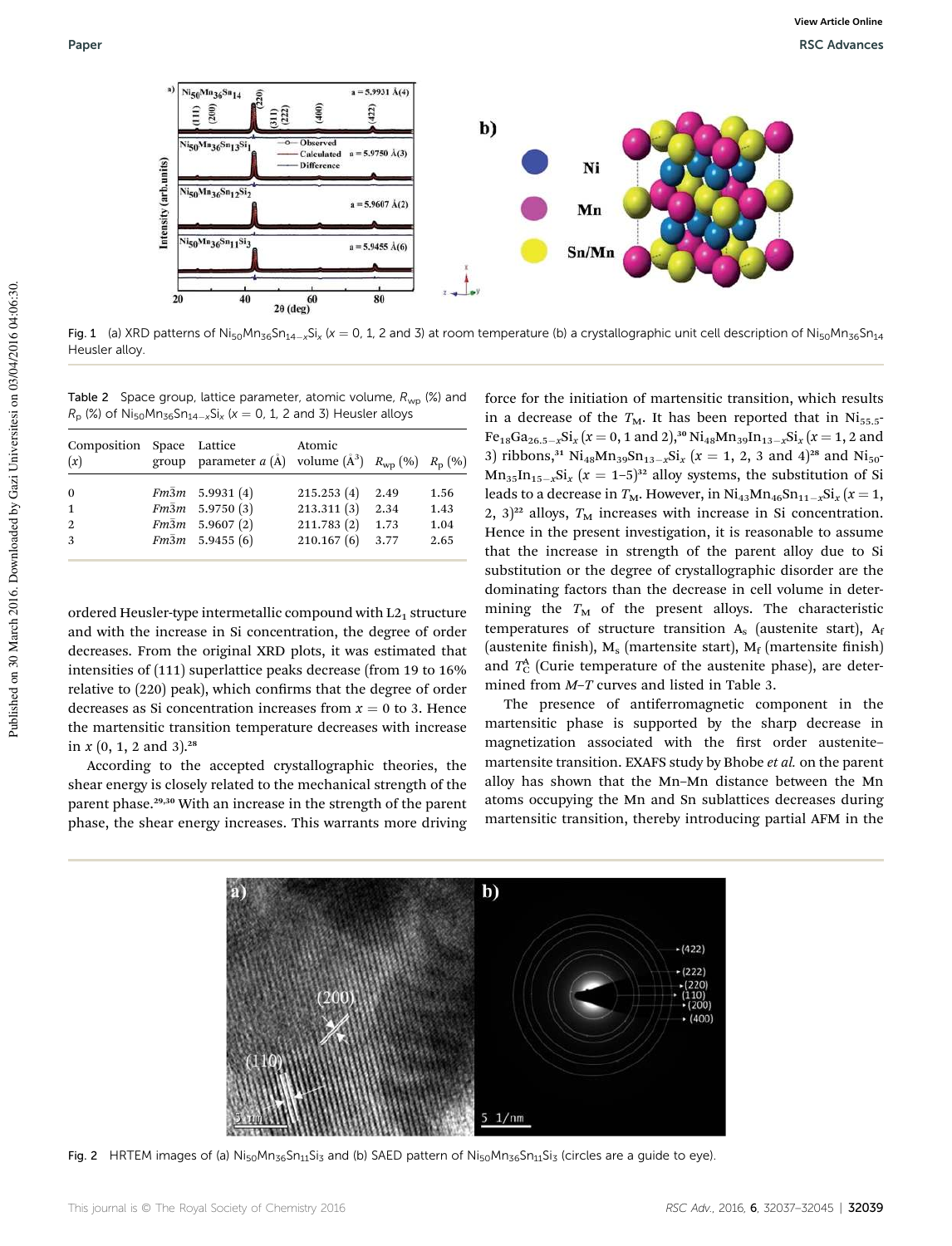FM matrix.<sup>33</sup> The exchange bias blocking temperature  $(T_B)$  can be identified from the zero field cooled  $M(T)$  curve [Fig. 3(b)] in the low temperature region. With increasing measuring field [Fig. 4] the characteristic temperatures ( $A_s$ ,  $A_f$ ,  $M_s$ ,  $M_f$  and  $T_M$ ) decreases, and the signature of low temperature magnetic frustration in the ZFC curves disappears, which is a clear indication of the suppression of frozen state at strong magnetic fields.

#### C. AC magnetic susceptibility measurements

A dynamic study by AC susceptibility measurements have been performed at different frequencies (*f*) ranging from 433 Hz to 9984 Hz with an AC magnetic field of 1 Oe to understand the nature of low temperature frustrated magnetic state. Fig. 5 shows the temperature dependence of imaginary part  $(\chi^{\prime\prime})$  of the AC susceptibility for  $x = 1$  composition at different frequency (*f*) values. Since the magnetization *versus* temperature curves show identical behavior for all the compositions in the low temperature region, we have presented the AC susceptibility data for *x*  $=$  1, as a representative of the series. The AC susceptibility data are taken in the temperature range 5–250 K, which covers the step like anomaly above  $T<sub>B</sub>$  in Fig. 3(b). It is interesting to observe that the feature near the step like anomaly is reflected as a small frequency dependant variation on  $(\chi^{\prime\prime})$  values. This is a strong evidence for the proposition of the existence of glassy state at low temperatures. Hence, the shift of  $\chi''$  data to higher temperatures with increase in frequency, provide an unambiguous signs of spin slow dynamics in the system.

The frequency dependence of  $T_{\rm f}$  in  $\chi''(T)$  can be quantified using the relation  $\delta T_f = \Delta T_f / (T_f \Delta \log \omega)$ , which is a useful criterion for distinguishing between blocking and freezing processes.<sup>34</sup> The value is typically 0.005 to 0.08 for spin glass (SG) whereas it lies in the range of  $\sim 0.1$  for non interacting superparamagnetic systems. For the present alloy, the value of  $\delta T_f$  is 0.038  $\pm$  0.002 which lies well within the region corresponding to canonical SG systems.<sup>35,36</sup> This provides yet another strong evidence for the existence of SG behavior in the martensite phase of these alloys.

Table 3 Austenite start  $(A_s)$ , austenite finish  $(A_f)$ , martensite start  $(M_s)$ , martensite finish ( $M_f$ ), martensitic transition temperature ( $T_M$ ) and Curie temperature of the austenite phase  $(T_C^A)$  obtained for  $Ni_{50}Mn_{36}$  $Sn_{14-x}Si_x (x = 0, 1, 2 \text{ and } 3)$ 

| X              | $A_{s}$ $(K)$ | $A_f(K)$ | $M_{s}(K)$ | $M_f(K)$ | $T_{\mathbf{M}}\left(\mathbf{K}\right)$ | $T_{\rm C}^{\rm A}$<br>(K) |
|----------------|---------------|----------|------------|----------|-----------------------------------------|----------------------------|
| $\mathbf{0}$   | 218           | 255      | 238        | 201      | 247                                     | 316                        |
| 1              | 220           | 254      | 238        | 205      | 246                                     | 316                        |
| $\overline{2}$ | 187           | 224      | 204        | 166      | 214                                     | 321                        |
| 3              | 163           | 190      | 177        | 146      | 184                                     | 326                        |
|                |               |          |            |          |                                         |                            |

SG related properties can be further analyzed using critical slowing down relation  $\tau/\tau_0 = ((T_f - T_{SG})/T_{SG})^{-2\nu}$ , where  $T_{SG}$ , is the spin glass transition temperature as frequency tends to zero,  $T_f$ is the spin freezing temperature,  $\tau$  is the maximum relaxation time ( $\tau = 1/\omega$ ) corresponding to the measured frequency,  $\tau_0$  is the characteristic relaxation time of single spin flip,  $z$  is the dynamical critical exponent and,  $v$  is the critical exponent of correlation length,  $\xi$  expressed as  $\xi = [(T_f/T_{SG}) - 1]^{-\nu}$ . Fig. 6 shows the variation of  $ln(τ)$  with the maximum spin freezing temperature (*T*) with the fitted parameters namely  $\tau_0 = (1.49 \pm 1.00)$  $(0.03) \times 10^{-7}$  s,  $T_{SG} = 136.97 \pm 0.02$  K and  $zv = 1.72 \pm 0.07$ . Inset of Fig. 6 shows the variation of  $\log_{10} \tau$  with  $\log_{10}((T_f - T_{SG})/T_{SG})$ , which gives a linear dependence with the fitted parameters. For a spin glass system,  $\tau_0 \sim 10^{-10}$  to  $10^{-13}$  s and *zv* is typically found to lie between 4 and 12, the higher value of  $\tau_0$  and lower value of *zv* indicates slower spin flipping which is attributed to the presence of randomly oriented ferromagnetic clusters instead of atomic moments. Furthermore, a poor fitting of Arrhenius relation (not shown) suggests that the dynamics of low temperature magnetic state is not merely associated with the single spin flip, but shows a cooperative character. With lowering of temperature, the system first transforms from a paramagnetic to ferromagnetic in nature at  $T_{\text{C}} = 316$  K and then from the ordered FM to a disordered glassy phase below  $T_{\rm f}$ . Therefore, the SG phase in our present system is not a conventional spin glass, but a reentrant spin glass [RSG]. A very similar RSG phase and associated EB were also observed in



Fig. 3 (a) ZFC and FC magnetization curves for (i) Ni<sub>50</sub>Mn<sub>36</sub>Sn<sub>13</sub>Si<sub>1</sub> (ii) Ni<sub>50</sub>Mn<sub>36</sub>Sn<sub>12</sub>Si<sub>2</sub> (iii) Ni<sub>50</sub>Mn<sub>36</sub>Sn<sub>11</sub>Si<sub>3</sub> at 500 Oe field. (b) Temperature dependence of ZFC magnetization at 500 Oe for  $\mathrm{Ni_{50}Mn_{36}Sn_{14-x}Si_{x}}$  ( $x = 1$ , 2 and 3).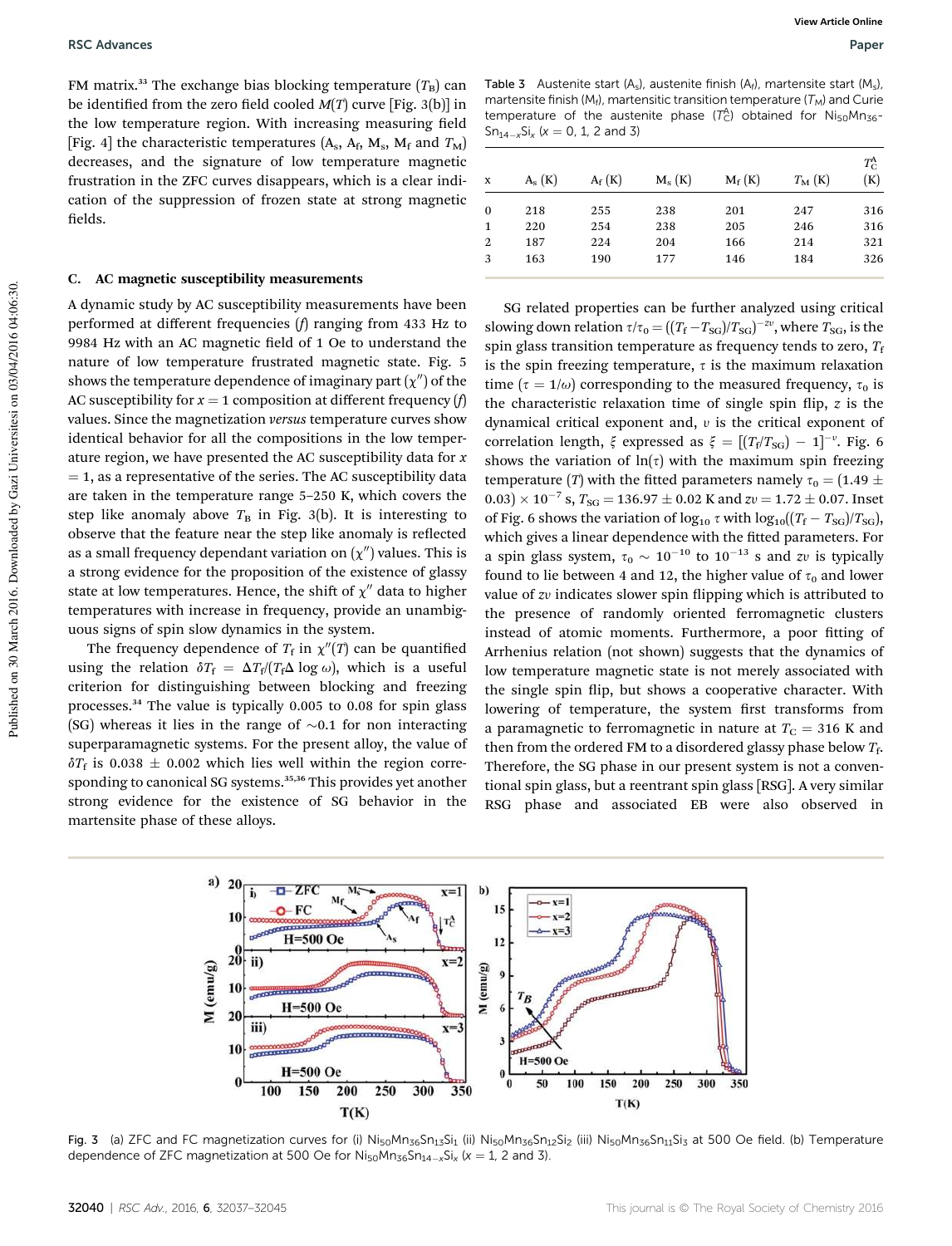

Fig. 4 Temperature dependence of ZFC and FC magnetization measured at 5 kOe and 10 kOe fields for  $\text{Ni}_{50}\text{Mn}_{36}\text{Sn}_{13}\text{Si}_1$ .



Fig. 5 Temperature dependence of imaginary part  $(\chi'')$  of the ac susceptibility measured at different applied frequencies with an ac magnetic field of 1 Oe for  $x = 1$  alloy.

 $Ni<sub>2</sub>Mn<sub>1.36</sub>Sn<sub>0.64</sub>$  and  $Ni<sub>2</sub>Mn<sub>1.44</sub>Sn<sub>0.56</sub>$  alloys.<sup>35</sup> This prompts us to propose a generic view of the RSG-type magnetic ground state in higher Si doped alloys showing EB, where a common spin freezing phenomena is responsible for the observed exchange bias in these alloys.

#### D. Exchange bias properties

Fig. 7 shows the isothermal magnetization curves for  $\text{Ni}_{50}$ - $Mn_{36}Sn_{14-x}Si_x$   $(x = 0, 1, 2 \text{ and } 3)$  at different temperatures, after field cooling in a field of 10 kOe from 350 K to the desired measurement temperatures. The isothermal magnetization measurements were performed in the field range of  $\pm 20$  kOe. For the sake of clarity, we have shown the hysteresis loops only in the field range of  $\pm 2$  kOe in the figure. Fig. 7(a)–(d) shows the hysteresis loops for  $x = 0$ , (e)–(h) for  $x = 1$ , (i)–(l) for  $x = 2$  and  $(m)$ –(p) for  $x = 3$  at different temperatures. It is evident from the figures that the amount of the shift in the hysteresis loop decreases with increase in temperature. The temperature above which the hysteresis loop becomes symmetric, nearly coincides



Fig. 6  $ln(\tau)$  vs. maximum spin freezing temperature (T) fitted to the critical power law. Inset shows the variation of log<sub>10</sub>  $\tau$  with log<sub>10</sub>( $T_f$  –  $T_{SG}/T_{SG}$ ) for  $x = 1$  alloy. The solid line represents the linear fit to the experimental data.

with the blocking temperature observed from the *M*–*T* data shown in Fig.  $3(b)$ . The presence of finite shift of the loops is characteristics of exchange bias present in the system, which is attributed to the existence of spin glass like freezing at low temperatures.

All stoichiometric Heusler compositions (Ni<sub>2</sub>MnZ) are ferromagnetic with the Curie point above room temperature. The excess Mn doping at the expense of Z atoms induces structural instability in the system leading to the first order martensitic structural transition as shown in the phase diagram.<sup>37</sup> Evidently, the magnetic nature of the ground state of the Ni–Mn–Sn alloys consists of excess Mn atoms occupying the Sn-sites in the lattice. The Mn atoms at regular sites constituted the FM phase and the excess Mn atoms at Sn sites are acting as the AFM phase. The EB was then thought to originate from the AFM exchange interaction between the regular and excess Mn atoms. Therefore, the transition from austenite to the martensite phase leads to the shrinking of the crystallographic axes (*a* and *b*), which results in the decrease of the Mn–Mn distances in the lattice and leads to stronger AFM coupling. In the present case, it is expected that FM martensite phase should exist at low temperatures due to the comparatively high *M* values (in *M*–*T* curve). So the magnetic state at low temperatures is very much complex due to the coexistence of FM and AFM exchange interactions, which leads to the magnetic frustration. As discussed earlier, the temperature dependence of AC susceptibility confirms the reentrant spin glass behavior in the present case. Therefore, the EB effect in the system can be attributed to the pinning effect of the FM at SG-like interface, unlike the reports found in some Ni–Mn based magnetic shape memory alloys where EB effect has been suggested to arise from the FM/AFM interfaces.

The ZFC  $M$ –*H* curve of Ni<sub>50</sub> $Mn_{36}Sn_{12}Si_2$  at 5 K is shown in Fig. 8, which shows a double shifted nature (the middle region of the curve is shown for better clarity). This is a clear indication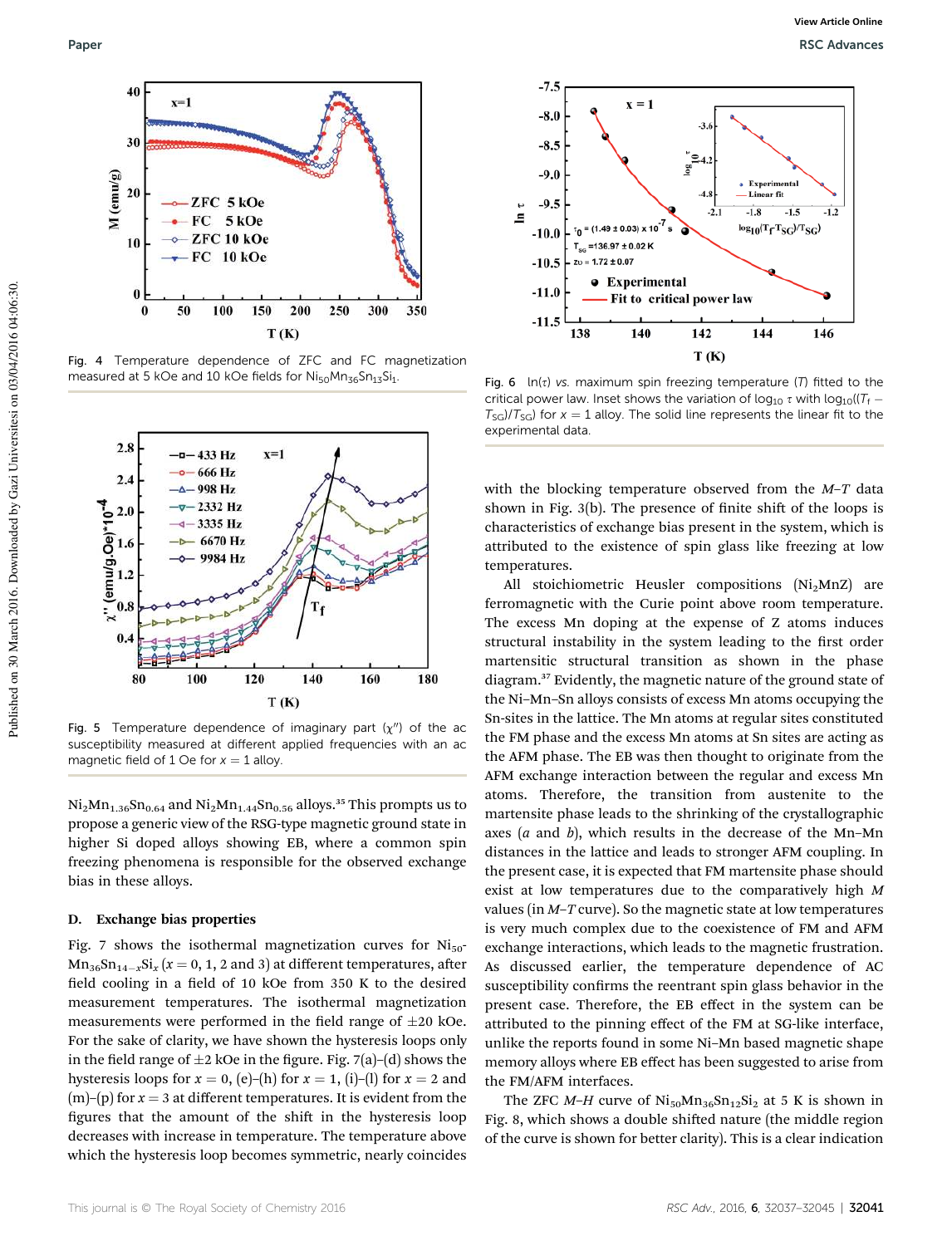

Fig. 7 Magnetic hysteresis loops of alloys Ni<sub>50</sub>Mn<sub>36</sub>Sn<sub>14-x</sub>Si<sub>x</sub> (x = 0, 1, 2 and 3) measured at different temperatures after field cooling the sample from 350 K in an applied field of 10 kOe.

of the complex state of the martensite phase with magnetic frustration. During the measurement process, the AFM regions couple oppositely with the adjacent ferromagnetic region, giving rise to the double shifted loop, similar to the one seen in well known exchange bias systems.<sup>38</sup> The presence of double shifted ZFC loop and the shifted FC loops are the results of unidirectional anisotropy and exchange bias, both of which arise from the interfacial exchange coupling between the two magnetically different phases at low temperatures.<sup>39</sup>



Fig. 8 Magnetic hysteresis loop obtained in the ZFC mode for Ni<sub>50</sub>- $Mn_{36}Sn_{12}Si_2$  at 5 K.

Exchange bias field  $(H_{EB})$  and coercivity  $(H_C)$  are calculated using the relations  $H_{EB} = -(H_1 + H_2)/2$  and  $H_C = |H_1 - H_2|/2$ , where  $H_1$  and  $H_2$  are the coercivity at the descending and ascending branch of the *M*–*H* loop respectively (note that the error in  $H_{EB}$  and  $H_C$  determination is  $\pm 0.3$  Oe). Another indication of the presence of exchange bias in a system is the enhancement of coercivity  $(H_C)$  in the field cooled hysteresis compared to the zero field cooled case. This is due to the development of exchange (unidirectional) anisotropy in the system. The coercivity value determined from FC *M*–*H* is greater than the corresponding ZFC *M*–*H* curve, at 5 K. The variation of *H*<sub>C</sub> for different compositions under zero field and field cooled conditions at 5 K is depicted in Fig. 9 and all the samples follows the same trend. Also, the value of magnetization at 20 kOe for the field-cooled mode is higher than that of zero field cooled case, due to the increase in ferromagnetic component during FC.

Fig. 10(a) shows the variation of exchange bias field  $(H_{EB})$ and coercivity  $(H_C)$  as a function of temperature for  $x = 2$ .  $H_{EB}$ shows an approximately linear decrease with temperature and becomes zero above 90 K. On the other hand, the value of  $H_C$ increases initially, reaches a maximum and then decreases with increase in temperature. The exchange bias field at different temperatures for  $x = 0$ , 1 and 2 are shown in Fig. 10(b). There is an approximately linear decrease of  $H_{EB}$  with temperature. As temperature increases, the exchange coupling between the two magnetically different regions decreases and the effect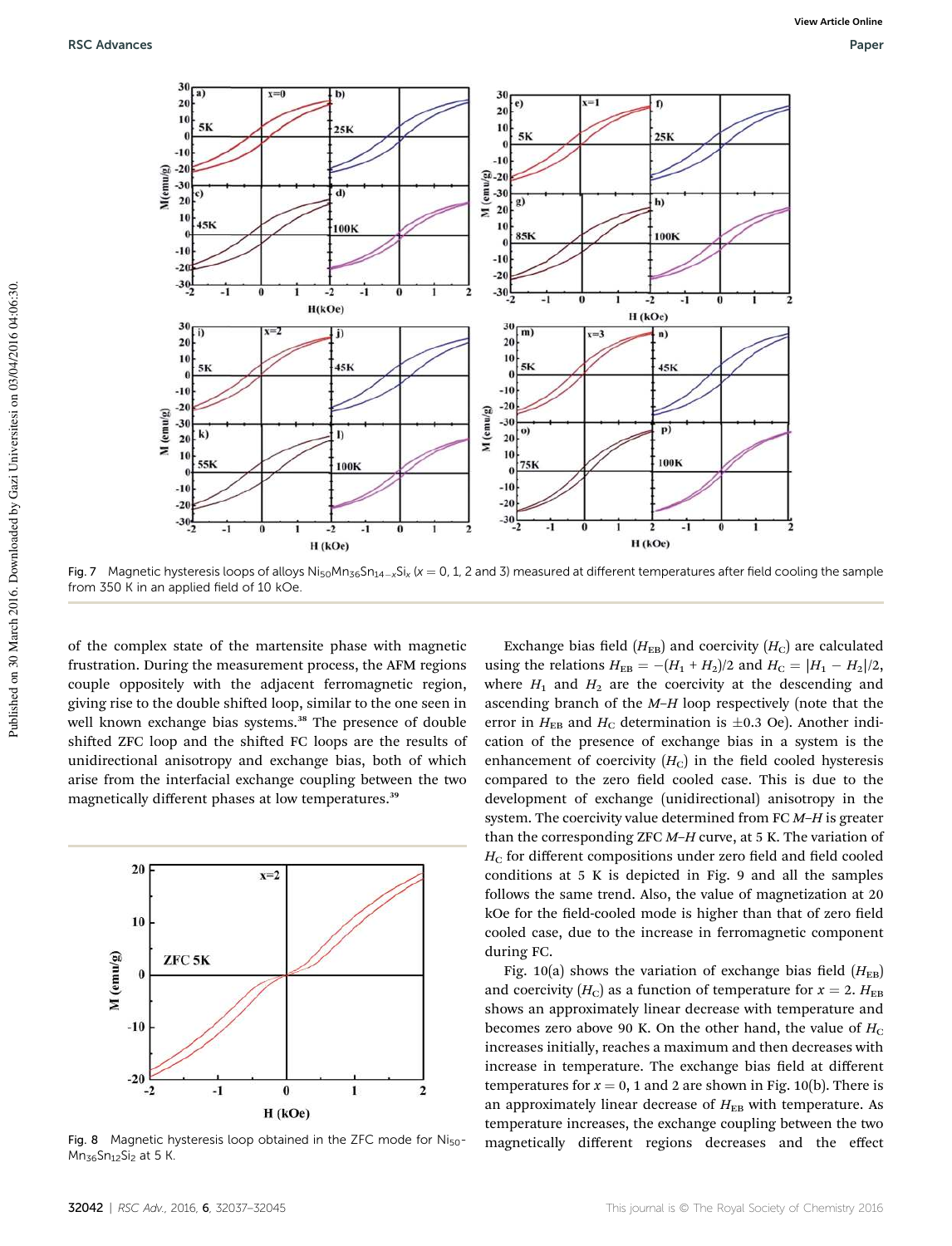

Fig. 9 Variation of  $H_C$  for different compositions under zero field and field cooled conditions at 5 K for  $\text{Ni}_{50}\text{Mn}_{36}\text{Sn}_{14-x}\text{Si}_x$  ( $x = 0$ , 1, 2 and 3).

disappears beyond the blocking temperature since the spin glass phase is thermally unstable at higher temperatures. The increase of  $H_C$  with temperature can also be ascribed to the competition between the interfacial exchange coupling strength and AFM anisotropy.<sup>40,41</sup> Inset in Fig. 10(b) shows the variation of exchange bias field with Si concentration at 5 K, which shows that the  $H_{EB}$  increases from 123 Oe to 235 Oe as *x* is increased from  $0$  to  $2$  and thereafter it get decreases. From this, it is quite evident that the unidirectional anisotropy changes as a function of Si concentration.

The cooling field dependence of  $H_{EB}$  at 5 K for  $Ni_{50}Mn_{36}$ - $\text{Sn}_{14-x}\text{Si}_x$  ( $x = 2$ ) was also investigated. The sample was cooled from 350 K to 5 K in different fields and the magnetic isotherms were measured in  $\pm 20$  kOe field range. The results are depicted in Fig. 11 and it is found that  $H_{EB}$  decreases with cooling field. This is because, as the magnitude of cooling field increases the Zeeman coupling also increases, so that the exchange coupling between the two phases decreases, resulting in a decrease in  $H_{\text{EB}}$ <sup>41</sup>

The training effect is one of the important experimental evidences which is usually observed in EB materials, where

a decrease of  $H_{EB}$  is seen by cycling the system through several hysteresis loops.<sup>2</sup> To confirm whether such an effect is present in our system, we have measured several hysteresis loops at 5 K after field cooling in 50 kOe. The first and the sixth loops are shown for  $Ni_{50}Mn_{36}Sn_{12}Si_2$  in Fig. 12 (only the middle region of the curve is shown for better clarity). The decrease in  $H_{EB}$  with the number of cycles confirms the presence of training effect in the system. The training effect is interpreted in terms of metastable magnetic disorder at the magnetically frustrated interface during magnetization reversal process. It arises mainly because of the weakening of interfacial exchange coupling as a result of partial loss of the net magnetization of the frustrated layer during repeated field cycling which leads to a drop in the exchange bias. It is generally found that the variation of  $H_{EB}$ with *n* follows the simple power law:<sup>42</sup>

$$
H_{\rm EB} - H_{\rm EB\,\infty} \,\propto\, 1/\sqrt{n} \tag{1}
$$

where  $H_{EB\infty}$  is the EB field in infinite limit of *n*. The fit of this equation [Fig. 12(b)] shows that the power law matches with the experimental data for the alloy. The value of  $H_{EB}$ <sub>∞</sub> has been found to be 191 Oe from the fitted curve.



Fig. 11 Variation of  $H_{EB}$  with the cooling field for  $x = 2$  at 5 K.



Fig. 10  $H_{EB}$  and  $H_C$  vs. T for (a) Ni<sub>50</sub>Mn<sub>36</sub>Sn<sub>12</sub>Si<sub>2</sub> after field cooling from 350 K in an applied field of 10 kOe. (b)  $H_{EB}$  for  $x = 0$ , 1 and 2 compositions at different temperatures in an applied field of 10 kOe. Inset in (b) shows the variation of  $H_{EB}$  for different compositions at 5 K.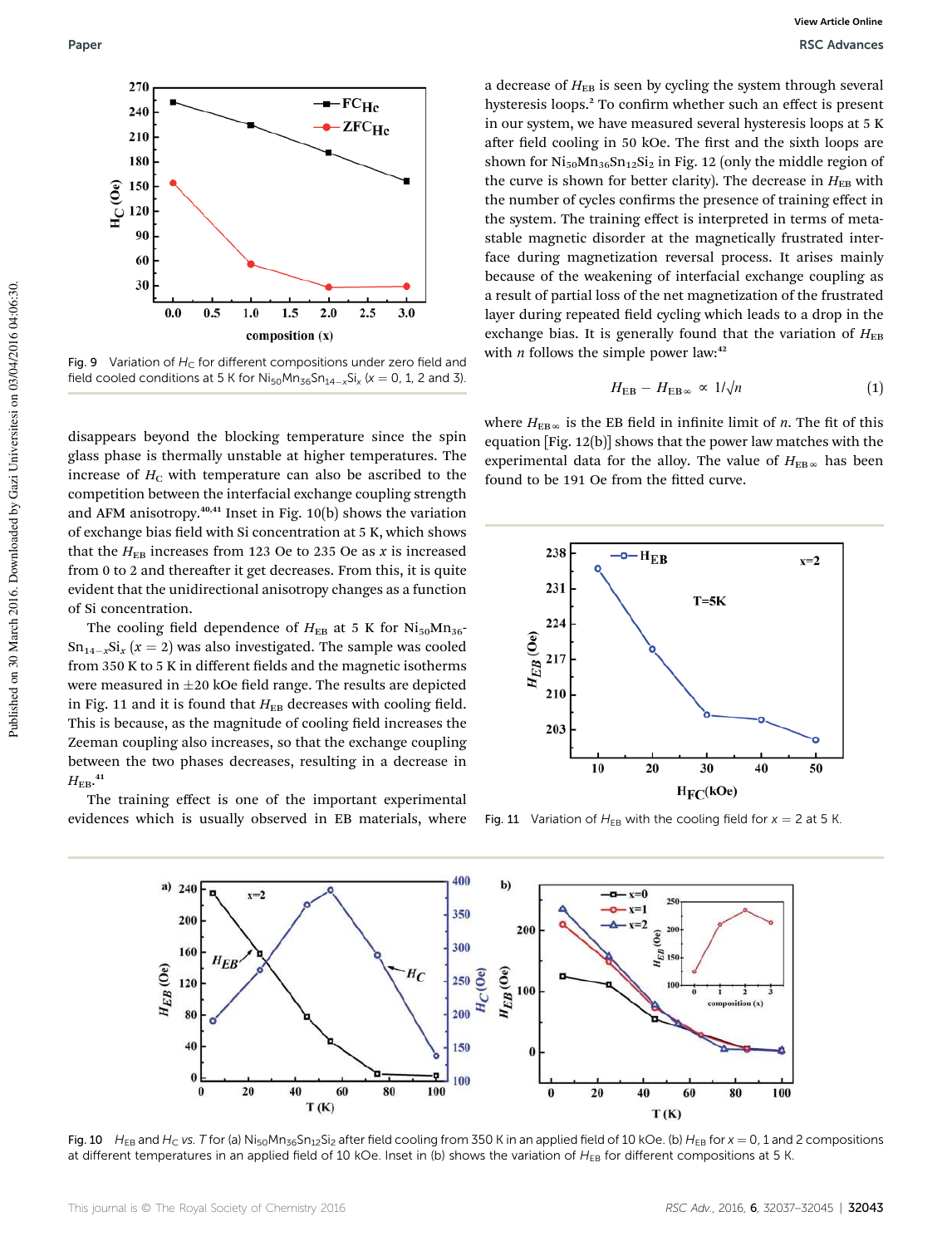

Fig. 12 (a) Training effect of exchange bias in  $x = 2$ . The first and sixth loops at 5 K are shown after field cooling in 50 kOe. (b) The dependence of  $H_{FB}$  on number of field cycles (n). The red solid line shows the best fit of eqn (1) to the experimental data.

However, a meticulous neutron diffraction study is essential to establish the above propositions concerning the magnetic state of these multifunctional alloys. From the present study it is clear that Si doping can tune the exchange bias property and it facilitates the search for new Heusler alloys with large exchange bias.

### IV. Conclusions

The effect of Si substitution on the structure, magnetism and exchange bias properties of  $\text{Ni}_{50}\text{Mn}_{36}\text{Sn}_{14-x}\text{Si}_x$   $(x = 0, 1, 2 \text{ and } 3)$ Heusler alloys has been investigated. The substitution of Si for Sn in these alloys results in a decrease in the lattice parameter due to the smaller ionic radius of Si. Strong frequency dependence of AC susceptibility clearly demonstrates the SG-like behavior close to the EB blocking temperature, above which EB effect vanishes. Enhanced exchange bias in Si substituted Ni–Mn–Sn Heusler alloys have been observed below their martensitic transition temperature and it arises due to the unidirectional anisotropy which is caused by the coupling between the ferromagnetic and spin glass like component in the martensitic phase. Exchange bias effect is found to increase with Si concentration initially and a value of 235 Oe is obtained for  $x = 2$  alloy. The observation of training effect and double shifted hysteresis loops further confirm the exchange bias phenomenon in these materials. Therefore, the present results seem to be very promising in the search for multifunctional materials from the Heusler alloy family.

### Acknowledgements

The authors acknowledge CSIR 12th Five Year Plan Project, "Sustainable technologies for the Utilization of Rare-earths (SURE)", (No. CSC0132) for financial support. G. R. Raji, Manoj Raama Varma and K. G. Suresh would like to acknowledge BRNS, Bombay for their financial support. G. R. Raji acknowledges the Department of Science and Technology, India

for the financial support *via* the project DST No. SR/S3/ME/ 0019/2010. Bhagya Uthaman is thankful to KSCSTE (Kerala State Council for Science, Technology and Environment) for granting Junior Research Fellowship. Rajesh Kumar Rajan acknowledges Council of Scientific and Industrial Research (CSIR) for granting the fellowship. S. Thomas kindly acknowledges the financial support provided by the Department of Science and Technology, India, *via* the INSPIRE Faculty award. We also acknowledge Dr P. N. Santhosh, Professor, IIT Madras for the fruitful suggestions regarding the crystal structure. Special thanks to Mr Ajeesh. P. Paulose for his timely technical support.

### References

- 1 W. H. Meiklejohn and C. P. Bean, *Phys. Rev.*, 1956, 102, 1413.
- 2 J. Nogu´es and I. K. Schuller, *J. Magn. Magn. Mater.*, 1999, 192, 203.
- 3 R. H. Kodama, A. E. Berkowitz, E. J. McNiff and S. Foner, *Phys. Rev. Lett.*, 1996, 77, 394.
- 4 W. H. Meiklejohn, *J. Appl. Phys.*, 1962, 33, 1328.
- 5 E. Arenholz, K. Liu, Z. P. Li and I. K. Schuller, *Appl. Phys. Lett.*, 2006, 88, 072503.
- 6 M. Gruyters, *Phys. Rev. Lett.*, 2005, 95, 077204.
- 7 Y. K. Tang, Y. Sun and Z. H. Cheng, *Phys. Rev. B: Condens. Matter Mater. Phys.*, 2006, 73, 174419.
- 8 T. Qian, G. Li, T. Zhang, T. F. Zhou, X. Q. Xiang, X. W. Kang and X. G. Li, *Appl. Phys. Lett.*, 2007, 90, 012503.
- 9 R. Kainuma, Y. Imano, W. Ito, Y. Sutou, H. Morito, S. Okamoto, O. Kitakami, K. Oikawa, A. Fujita, T. Kanomata and K. Ishida, *Nature*, 2006, 439, 957.
- 10 V. K. Sharma, M. K. Chattopadhyay, K. H. B. Shaeb, A. Chouhan and S. B. Roy, *Appl. Phys. Lett.*, 2006, 89, 222509.
- 11 S. Y. Yu, Z. H. Liu, G. D. Liu, J. L. Chen, Z. X. Cao, G. H. Wu, B. Zhang and X. X. Zhang, *Appl. Phys. Lett.*, 2006, 89, 162503.
- 12 T. Krenke, E. Duman, M. Acet, E. F. Wassermann, X. Moya, L. Mañosa and A. Planes, Nat. Mater., 2005, 4, 450.